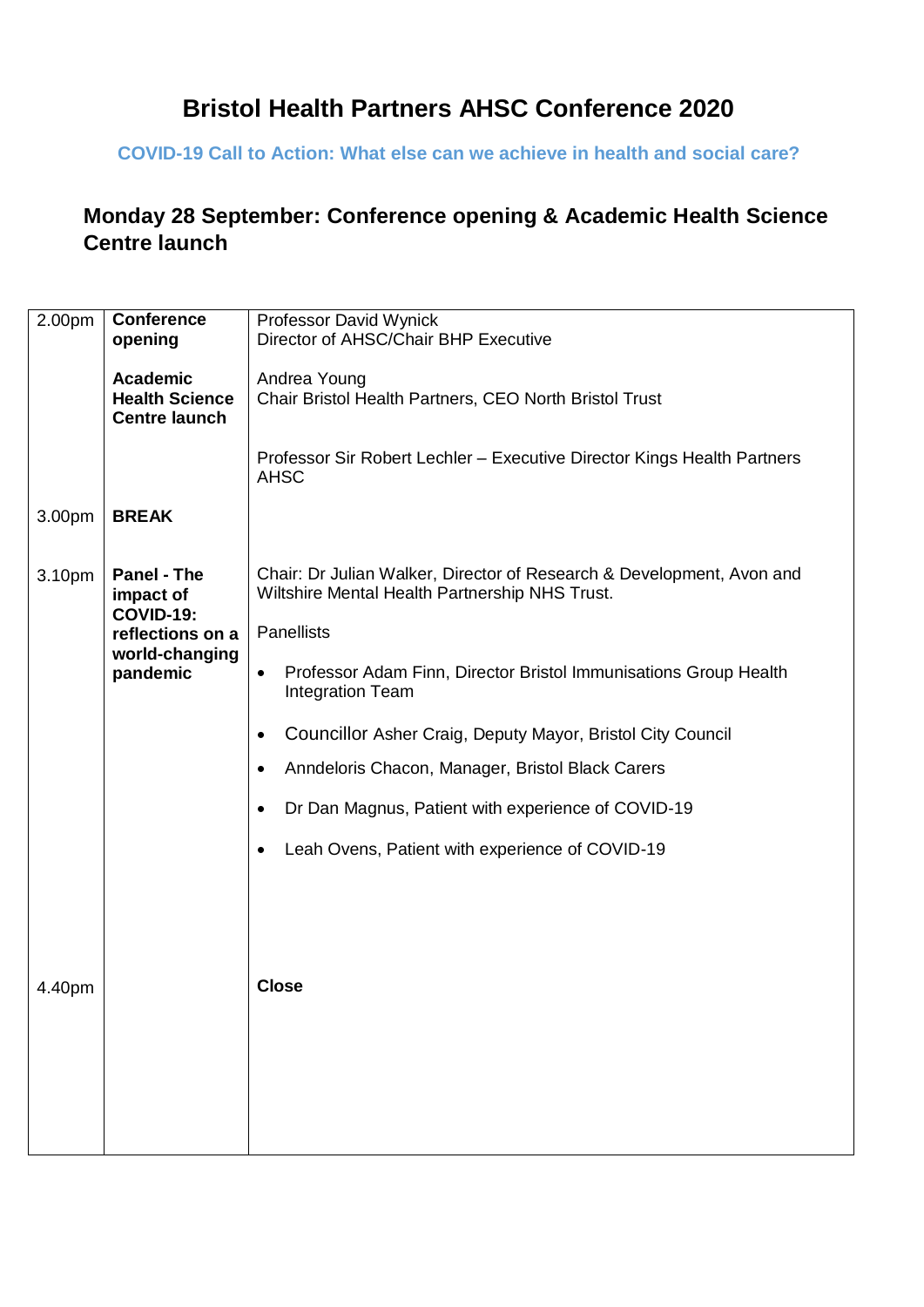### **Tuesday 29 September: HIT Conversations – Closing the health gap**

Our shared vision is for those who live in Bristol, North Somerset and South Gloucestershire to have equality of access, experience and outcome when it comes to health and care. Addressing health inequalities and finding solutions requires a better understanding of the barriers to equality and a collaborative approach.

This session is an opportunity to:

- hear about a personal experience of health inequality
- learn about good practice
- discuss HIT challenges when tackling health inequalities
- ask questions and seek support from peers.

| 2.00pm             | <b>Welcome and</b><br><b>introductions</b> | <b>CHAIR - Jan Connett</b>                                                                                                                                                                                                                                                                         |
|--------------------|--------------------------------------------|----------------------------------------------------------------------------------------------------------------------------------------------------------------------------------------------------------------------------------------------------------------------------------------------------|
| 2.05 <sub>pm</sub> | <b>Personal</b><br>experience              | Public contributor provides reflections on experience of inequality in health<br>and care                                                                                                                                                                                                          |
| 2.15pm             | <b>HIT case study</b>                      | Increasing uptake of talking therapies by BAME communities through<br>$\bullet$<br>outreach sessions - Rick Cooper<br>Dementia Experiences of People from Caribbean, Chinese and South<br>Asian Communities in Bristol - Subitha Baghirathan<br>CCG health inequalities perspective - Adwoa Webber |
| 2.45pm             | <b>Discussion</b>                          | Is there evidence of widening inequality during COVID?<br>$\bullet$<br>What are HITs doing on this topic?<br>What support do HITs need to make progress?<br>How will we know we have made progress?<br>What did we learn about this topic from yesterday's panel?                                  |
| 3.30pm             | <b>Close</b>                               |                                                                                                                                                                                                                                                                                                    |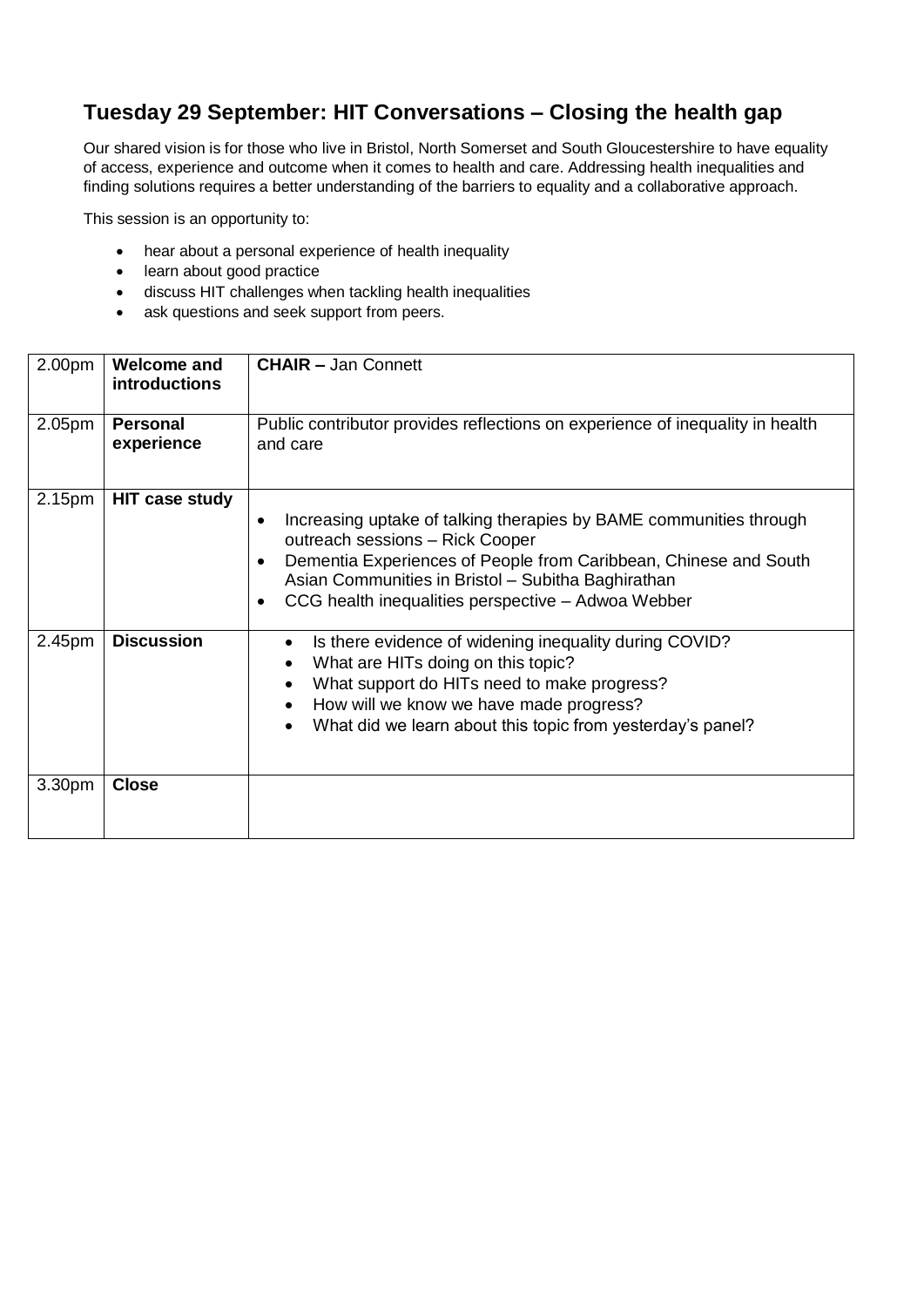#### **Wednesday 30 September: HIT Conversations – Service recovery: how do we avoid widening the gap?**

The COVID-19 pandemic has truly tested our local health and care system's ability to adapt services quickly amidst a challenging context. As the focus is shifting from immediate COVID-19 response to service recovery, we need to look closely and consider learning to take forward that can also help address health inequalities.

This session is an opportunity to:

- Hear about a personal experience of service changes during the height of the COVID-19 pandemic
- Learn about how a speciality changed their services quickly and successfully a case study
- Discuss how to assess service changes and sustainability

| 2.00pm | <b>Welcome and</b><br><b>introductions</b> | <b>CHAIR - Olly Watson</b>                                                                                                                                                                                              |
|--------|--------------------------------------------|-------------------------------------------------------------------------------------------------------------------------------------------------------------------------------------------------------------------------|
| 2.05pm | <b>Personal</b>                            | Reflections from a public contributor with lived experience of service changes                                                                                                                                          |
|        | experience                                 | through COVID - what has it meant for them?                                                                                                                                                                             |
| 2.15pm | Case study                                 | NIHR ARC West Covid-19 Research Portfolio – Dr Jeremy Horwood<br>$\bullet$<br>Chronic Pain HIT service change during COVID - Ali Lewellyn<br>Supporting people to access services during COVID - Subitha<br>Baghirathan |
| 2.45pm | <b>Discussion</b>                          | What are HITs doing on this topic?<br>$\bullet$<br>What support do HITs need to make progress?<br>$\bullet$<br>How will we know we have made progress?<br>$\bullet$                                                     |
| 3.30pm | <b>Close</b>                               |                                                                                                                                                                                                                         |